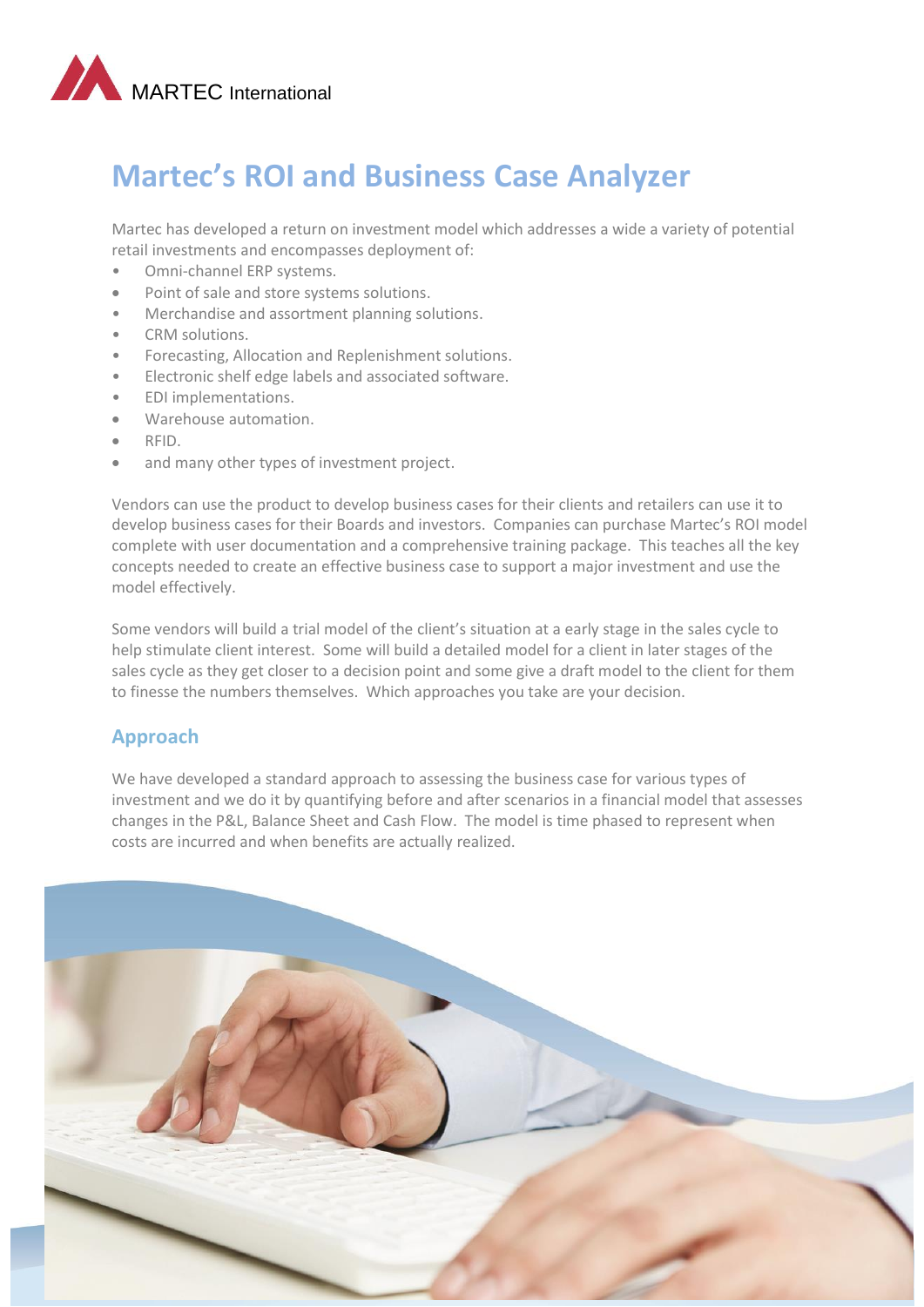

The model format is one that is readily understood by Finance Directors or Chief Financial Officers and can be presented to the Capex Committee or Board of Directors to help secure Board approval for the investment.

An example of the P&L end result is shown below.

|                                    | 2016          | 2017        | 2018        | 2019        | 2020        | 2021        | 2022         | 2023         |
|------------------------------------|---------------|-------------|-------------|-------------|-------------|-------------|--------------|--------------|
|                                    |               |             |             |             |             |             |              |              |
| <b>New P&amp;L Forecast</b>        |               |             |             |             |             |             |              |              |
| Percent of Benefits Achieved       |               | 0.00%       | 5.25%       | 33.50%      | 65.50%      | 87.50%      | 100.00%      | 100.00%      |
|                                    | \$            |             | \$          |             |             |             |              | \$           |
| Sales                              | 835,805,000   | 835,805,000 | 837,370,710 | 845,795,719 | 855,339,093 | 861,900,162 | 865,628,042  | 865,628,042  |
| Cost of Goods Sold                 | 424,640,000   | 424,640,000 | 425,204,676 | 428,228,352 | 431,623,215 | 433,938,582 | 435,247,380  | 435,247,380  |
| <b>Gross Profit</b>                | 411,165,000   | 411,165,000 | 412,166,034 | 417,567,367 | 423,715,877 | 427,961,579 | 430,380,662  | 430,380,662  |
| GP%                                | 49.2%         | 49.19%      | 49.22%      | 49.37%      | 49.54%      | 49.65%      | 49.72%       | 49.72%       |
| Expenses                           | 288,672,000   | 289,237,000 | 289,430,963 | 289,342,963 | 289,074,439 | 288,852,630 | 288,696,107  | 288,696,107  |
| Expenses % Sales                   | 34.5%         | 34.6%       | 34.6%       | 34.2%       | 33.8%       | 33.5%       | 33.4%        | 33.4%        |
| Operating Profit (EBIT)            | 122.493.000   | 121.928.000 | 122.735.071 | 128,224,403 | 134.641.439 | 139,108,949 | 141,684,555  | 141,684,555  |
| EBITDA %                           | 14.7%         | 14.6%       | 14.7%       | 15.2%       | 15.7%       | 16.1%       | 16.4%        | 16.4%        |
| Interest                           | $-138.000$    | $-138.000$  | $-147.854$  | $-294.448$  | $-633.733$  | $-961.898$  | $-1.179.779$ | $-1,179,779$ |
| Depreciation                       |               | 500,000     | 700.000     | 700,000     | 700.000     | 700,000     | 200,000      |              |
| <b>EBT</b>                         | 122,631,000   | 121,566,000 | 122.182.925 | 127,818,851 | 134.575.171 | 139,370,847 | 142.664.334  | 142,864,334  |
| EBT <sub>%</sub>                   | 14.7%         | 14.5%       | 14.6%       | 15.1%       | 15.7%       | 16.2%       | 16.5%        | 16.5%        |
|                                    |               |             |             |             |             |             |              |              |
| <b>Balance Sheet Extract</b>       |               |             |             |             |             |             |              |              |
| New Turn                           | 3.19          | 3.19        | 3.22        | 3.36        | 3.52        | 3.63        | 3.69         | 3.69         |
| Inventory                          | 133, 118, 000 | 133,118,000 | 132,208,365 | 127,553,167 | 122,722,571 | 119,643,343 | 117,973,657  | 117,973,657  |
| Sales:Stock Ratio                  | 6.28          | 6.28        | 6.33        | 6.63        | 6.97        | 7.20        | 7.34         | 7.34         |
| Inventory @ a sales:stock ratio of | 6.28          | 133,118,000 | 133,367,369 | 134,709,214 | 136,229,179 | 137,274,156 | 137,867,892  | 137,867,892  |

This example shows a project being implemented in 2017 and 2018; with go live in stages across those two years and five further years while 100% benefits realization is achieved. 2016 is also included as the base year before the project started so that future years can be viewed in terms of the increase on the base year. The cash flow analysis shows the incremental cash flows achieved by the project and the internal rate of return.

The model estimates various benefits. The main areas are:

- Sales increases.
- **Gross margin improvements.**
- Inventory reductions and stock turn improvements.
- Expense reductions.

#### **Sales Increases**

We define sales as:

Traffic x Conversion Rate x Average Transaction Value – Returns

We project sales increases by considering how the solution under consideration will increase traffic, conversion rate, average transaction value and reduce returns. We factor in key variables such as availability changes on the shelf at store/SKU or channel/SKU.

#### **Gross Margin Improvements**

The model works for all retail segments – fashion, general merchandise and food. The example below is one which calculates the improvement in gross margin for a fashion retailer as a result of implementing a merchandising solution. This is derived by assessing the increase in full price sell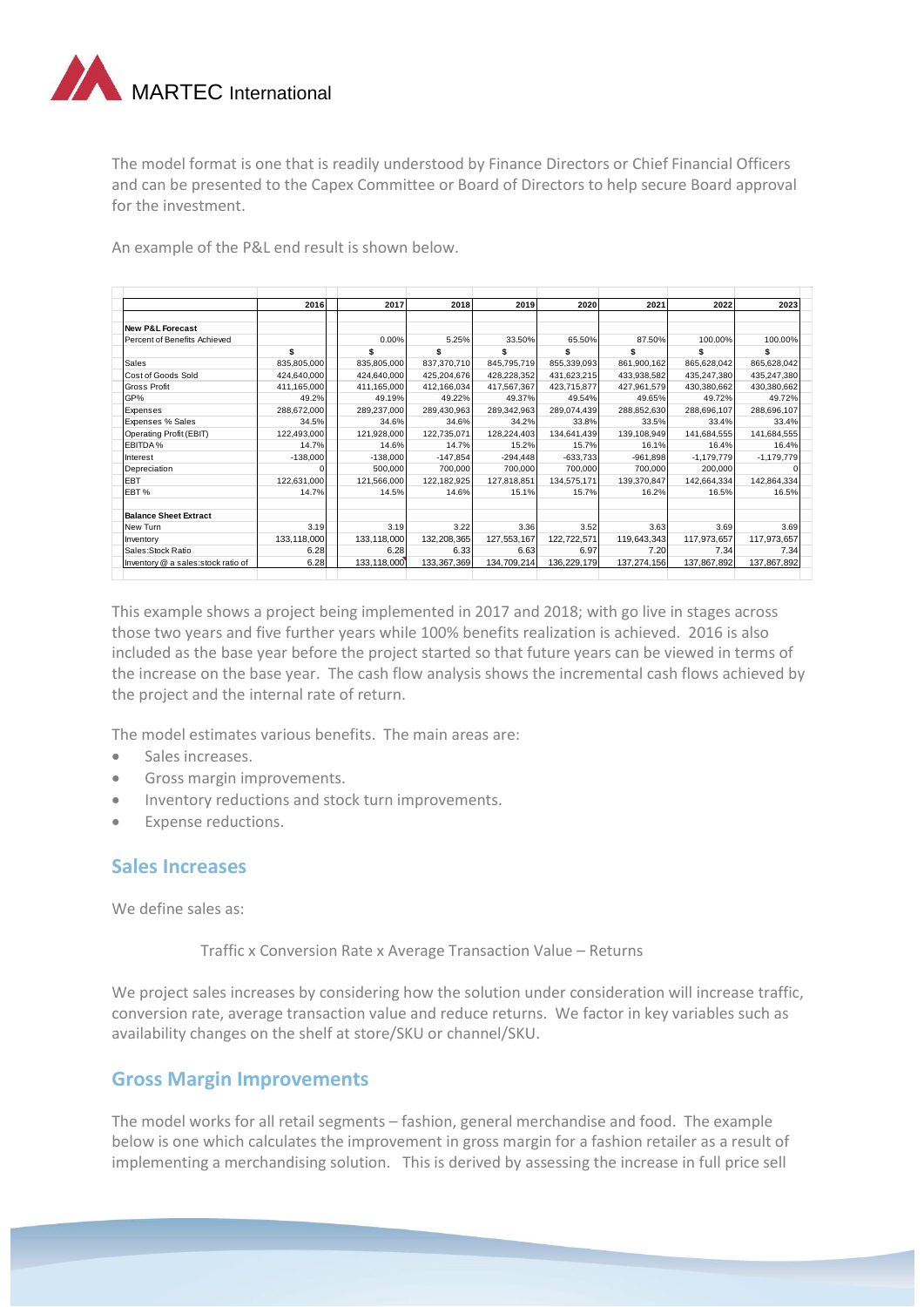

through and season sell through, along with any changes in the effectiveness of promotions management and clearance.

|                                        | <b>Gross Margin Analysis</b>    |                         |               |
|----------------------------------------|---------------------------------|-------------------------|---------------|
|                                        | <b>Before</b><br>Implementation | After<br>Implementation |               |
| Percent full price sell through        | 63 1%                           | 70 0%                   |               |
| Percent sell through in season         | 85 0%                           | 90.0%                   |               |
|                                        |                                 |                         | <b>Sales</b>  |
| Initial margin                         | 78.6%                           | 78.6%                   | 178, 195, 923 |
| First markdown                         | 25.0%                           | 22.0%                   | 49,650,009    |
| Second and subsequent markdowns        | 40.0%                           | 35.0%                   | 34,006,856    |
|                                        |                                 |                         |               |
| Sales (Money)                          | 226,712,370                     | 226.712.370             |               |
| Full price sales margin                | 112.441.627                     | 124,737,146             |               |
| First markdown margin                  | 26,612,405                      | 25.663.840              |               |
| Second & subsequent markdown margin    | 20,404,113                      | 14,736,304              |               |
|                                        |                                 |                         | Gain          |
| Total margin earned                    | 159,458,145                     | 165, 137, 290           | 5,679,145     |
| Achieved margin                        | 70.3%                           | 72.8%                   | 2.5%          |
|                                        |                                 |                         |               |
| Achieved margin "before" from accounts | 70.1%                           |                         |               |
|                                        |                                 |                         |               |
| Simulation Margin Gain Estimate        |                                 |                         |               |
|                                        |                                 |                         |               |
| <b>Model Number</b>                    |                                 |                         | 2.5%          |

# **Inventory Reductions and Inventory Turn**

The model includes two approaches to calculating the inventory improvements possible. The first is based on current stock turn and how it compares with best practice in other similar retailers and is illustrated below.

|                                    | <b>Relative Stock Improvement Based on Current Turnover</b> |                       |                  |
|------------------------------------|-------------------------------------------------------------|-----------------------|------------------|
|                                    | (Gets Adjusted Later for Future Growth)                     |                       |                  |
| Financial carrying cost            | 4.0%                                                        |                       |                  |
| Physical carrying cost of stock    | 9.0%                                                        |                       |                  |
|                                    |                                                             |                       | <b>Full Year</b> |
|                                    | <b>Before</b>                                               | After                 | <b>Saving</b>    |
| Stock turn                         | 2.7                                                         | $40^{\circ}$          |                  |
| Sales                              | 96.333.885                                                  | 96,333,885            |                  |
| Average stock at cost              |                                                             | 16.000.000 10.948.920 | 5.051.080        |
| Cost of goods sold                 | 43.795.681                                                  | 43.795.681            |                  |
| Carrying cost of stock - financial | 640,000                                                     | 437.957               | 202.043          |
| Carrying cost of stock - physical  | 1,440,000                                                   | 985.403               | 454.597          |
| Total carrying cost                | 2,080,000                                                   | 1,423,360             | 656,640          |
|                                    |                                                             |                       |                  |
|                                    |                                                             |                       |                  |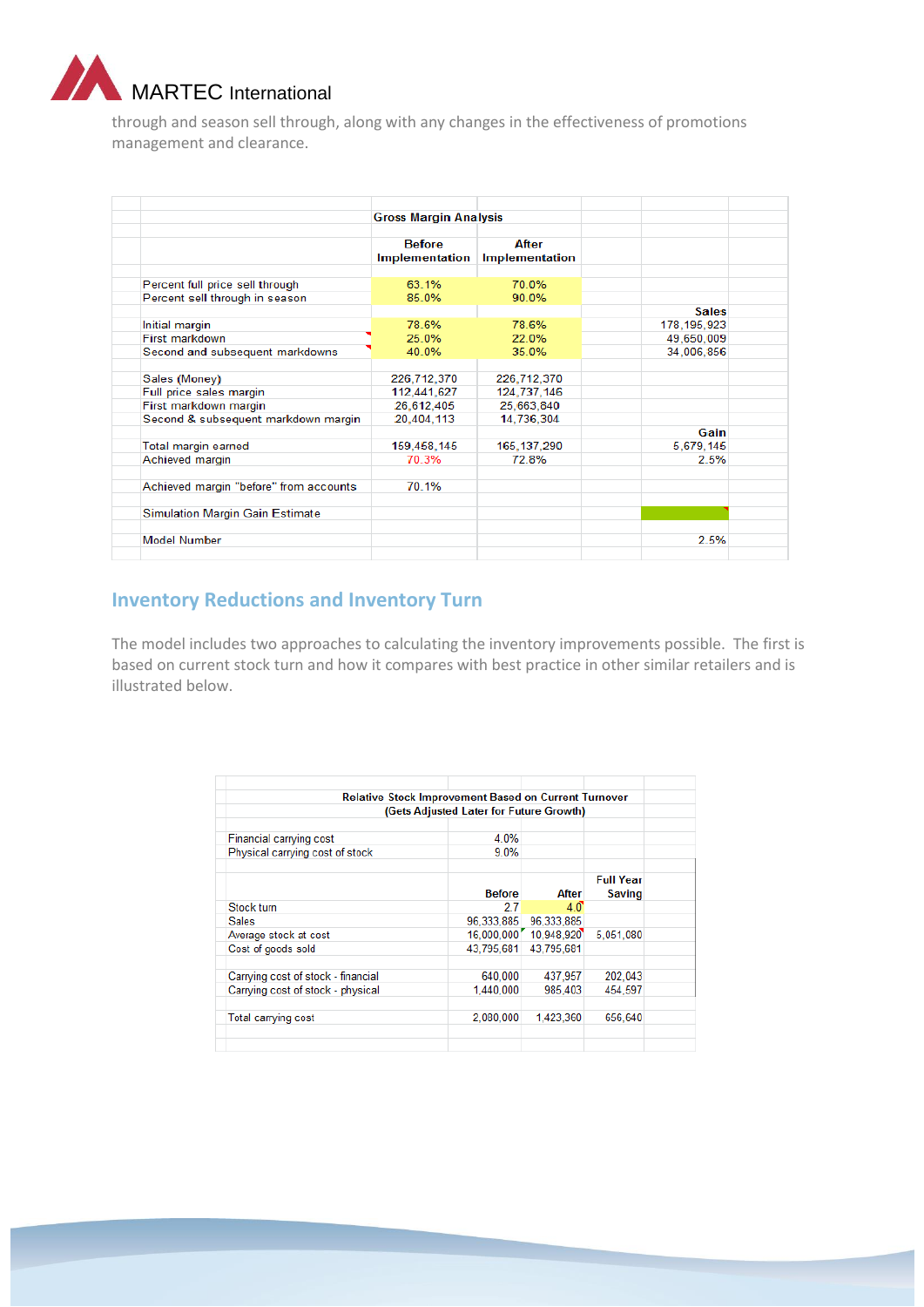

The alternative more detailed approach is based on weeks of sales:

| <b>ESTIMATION OF STOCK SAVINGS</b>                             |               |                                         |                      |                |
|----------------------------------------------------------------|---------------|-----------------------------------------|----------------------|----------------|
|                                                                | \$            | <b>Cycle Time (Days)</b>                |                      |                |
| <b>Total Chain Sales</b>                                       | 1.676.000.000 | <b>Store Replenishment</b>              | <b>Before</b>        | <b>After</b>   |
| <b>Total Chain Average Stock At Cost</b>                       | 480,000,000   | Capture POS sales in store, transmit HQ |                      |                |
| <b>Total Chain Average Stock At Retail</b>                     | 971,000,000   | Process sales at HQ                     | $\Omega$             | $\overline{0}$ |
|                                                                |               | <b>Generate Forecast</b>                | 7                    | $\overline{2}$ |
| Domestic Sourced Sales Percent To Total                        | 65%           | Raise replenishment requests            | 7                    | ₹              |
| <b>Domestic Sourced Sales</b>                                  | 1.089.400.000 | Warehouse pick and dispatch             | $\blacktriangleleft$ | и              |
|                                                                |               | Shipping                                | 8                    | 8              |
| Domestic Stock At Cost                                         | 312.000.000   | Store receiving                         | 4                    | 1              |
| Average Cycle Time For Domestic Sourcing (Days)                | 59            |                                         |                      |                |
| <b>Cycle Time Stock</b>                                        | 87,049,950    |                                         |                      |                |
| <b>Safety Stock</b>                                            | 224,950,050   |                                         |                      |                |
|                                                                |               |                                         |                      |                |
| Damp Down Factor (OTB, etc)                                    | 100%          |                                         |                      |                |
|                                                                |               | <b>Warehouse Replenishment</b>          |                      |                |
| <b>Forecast Frror At Store/Article</b>                         | 43%           | Raise PO                                | 14                   | 7              |
|                                                                |               | <b>Transmit to vendor</b>               | $\blacktriangleleft$ | H.             |
| Vendor Forecast Error At Store/Article                         | 30%           | Ship to warehouse                       | 27                   | 27             |
|                                                                |               | <b>Warehouse receiving</b>              | $\Delta$             | $\mathbf{A}$   |
| <b>Safety Stock Saving</b>                                     | 68,008,155    |                                         |                      |                |
| Carrying Cost Percent First Year                               | 11%           |                                         |                      |                |
| Carrying Cost Percent Subsequent Years                         | 5%            |                                         |                      |                |
|                                                                |               |                                         |                      |                |
|                                                                |               | <b>Total Cycle Time (Days)</b>          | $\overline{71}$      | 59             |
| Full Inventory Carrying Cost Impact In Expenses Section Of P&L | $-7.480.897$  |                                         |                      |                |
| <b>Subsequent Year Impact</b>                                  | $-3.400.408$  |                                         |                      |                |
|                                                                |               |                                         |                      |                |

## **Expenses**

Expense savings can include payroll, insurance premiums, occupancy costs, marketing costs, compliance costs, freight charges and a variety of other expenses. Alongside expense savings, many solutions also increase expenses, at least initially, because of the costs associated with buying and implementing the solution.

## **Deriving Improvement Estimates**

How do you get the improvement numbers? There are three main ways:

- 1. Sometimes you can measure results directly. For example, if you manage inventories on 10 weeks of supply, say, and can identify process improvements that will mean operating on 8, the inventory saving can be calculated directly.
- 2. In some cases, we know from past project experiences what a reasonable result will be. For example, we know that every one percent improvement in availability on store shelves delivers an average 0.5% increase in same store sales. This knowledge is encoded in the model.
- 3. Selecting a peer group of publicly quoted retailers or those privately held retailers that file or publish their accounts and determining best practice for some metrics, such as achieved margin and inventory turn by examining publicly available information. You can then compare your projected improvements to see if they put you out of line with other well regarded retailers.

## **Sensitivity Testing**

Once the first draft business case is built you can test the sensitivity of key metrics and assumptions to see whether they are material and likely to change the decision to invest. If not, you don't need to worry too much, but if they are then they need further research. The model includes a simulation facility which preserves original data so it doesn't have to be re-keyed repeatedly.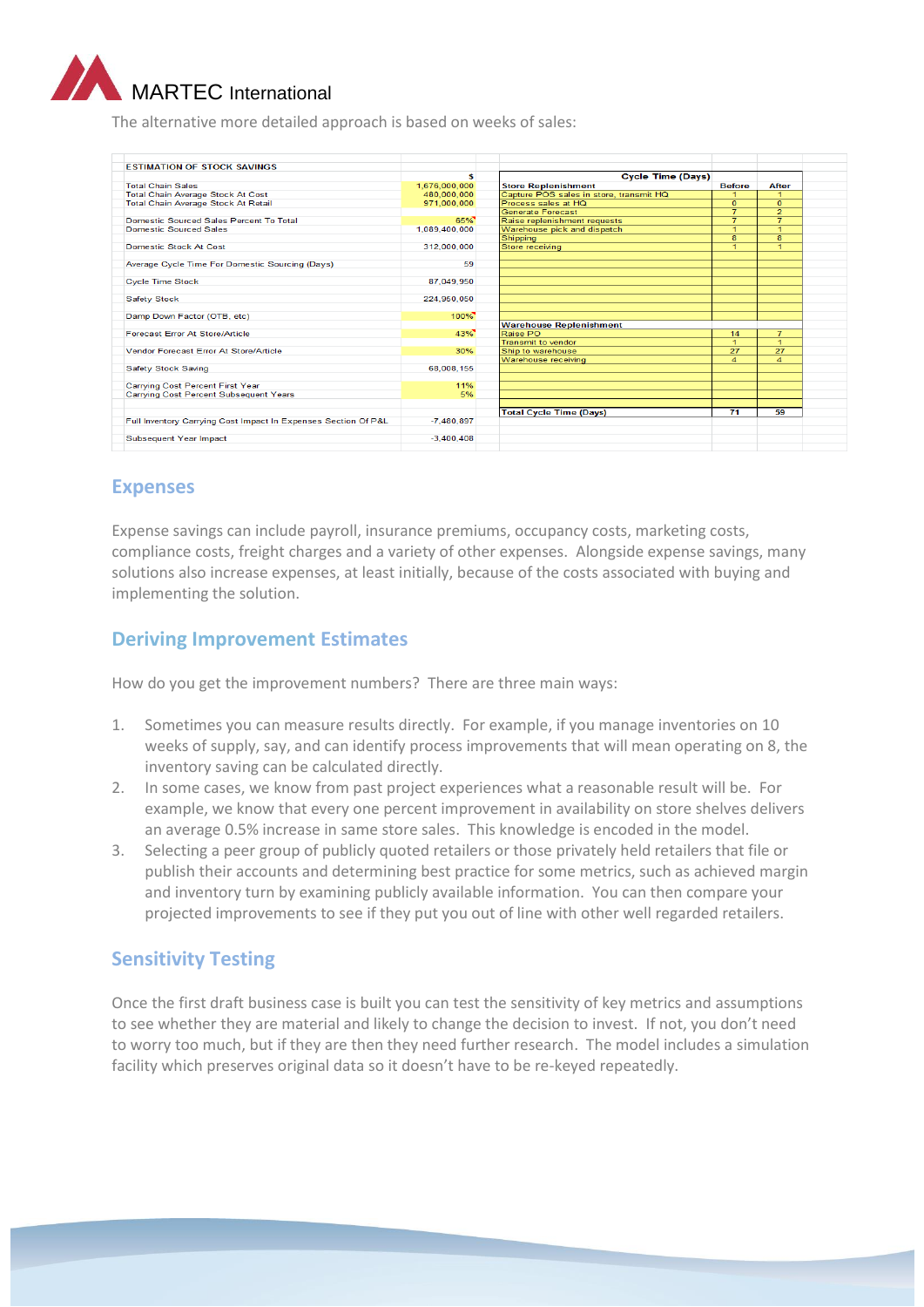

## **Phasing**

In projects of this nature, the bulk of the investment cost will be spent in years 1 and 2. There will be no benefits realized in year 1, some will start to be achieved in year 2 and they will increase in years 3, 4 and probably 5, as your staff grows with the new system and really gets to understand how to exploit it to the full. Hence, benefits are phased in over time, factoring in when the various modules of the system go live and how long it will take everyone concerned to get to full competence with the new facilities.

#### **Investment Cost**

The investment cost is broken into various elements, notably those that are Capex and those that are operating expenses. All relevant costs such as annual maintenance or support, recurring license fees, cloud or hosting costs, etc. as well as the one-time costs, such as implementation services are included.

## **Results Analysis**

The results are presented in three ways:

- 1. A time phased P&L starting with the base year and typically running till 5 years after the go live.
- 2. A time phased extract of the balance sheet showing the impact of working capital changes, notably inventory and cash.
- 3. A cash flow statement by year typically showing changes in cash inflows and outflows and the internal rate of return.

ROI models are provided as Excel spread sheets with an accompanying document describing how to use them and what data to populate them with. The models also include help in each data input cell to explain what to enter and, often, to give advice on values to use if unsure.

## **What Makes Martec's Approach Unique?**

Our model includes a Segment Default Data worksheet which provides key performance indicator guidelines and benchmarks by retail segment and geography. These provide valuable starter data when you don't have access to all the data you want.

We build the detail of our models and estimates so that if the client does not achieve them after go live, they can identify where they missed and then take remedial action.

For example, if they failed to achieve a predicted gross margin gain, there could be three contributory factors:

- 1. Full price sell through isn't what was predicted
- 2. The improvement in promotion success isn't happening
- 3. The expected reduction in clearance costs was not achieved.

Clients can compare actual performance with the model predictions and see which one(s) fell short. If it was full price sell through, for example, the steps planned to achieve the goal can be reviewed and ones which were not implemented successfully identified. Remedial action can then be initiated. This way, clients can ensure that they really do get the benefits they expected.